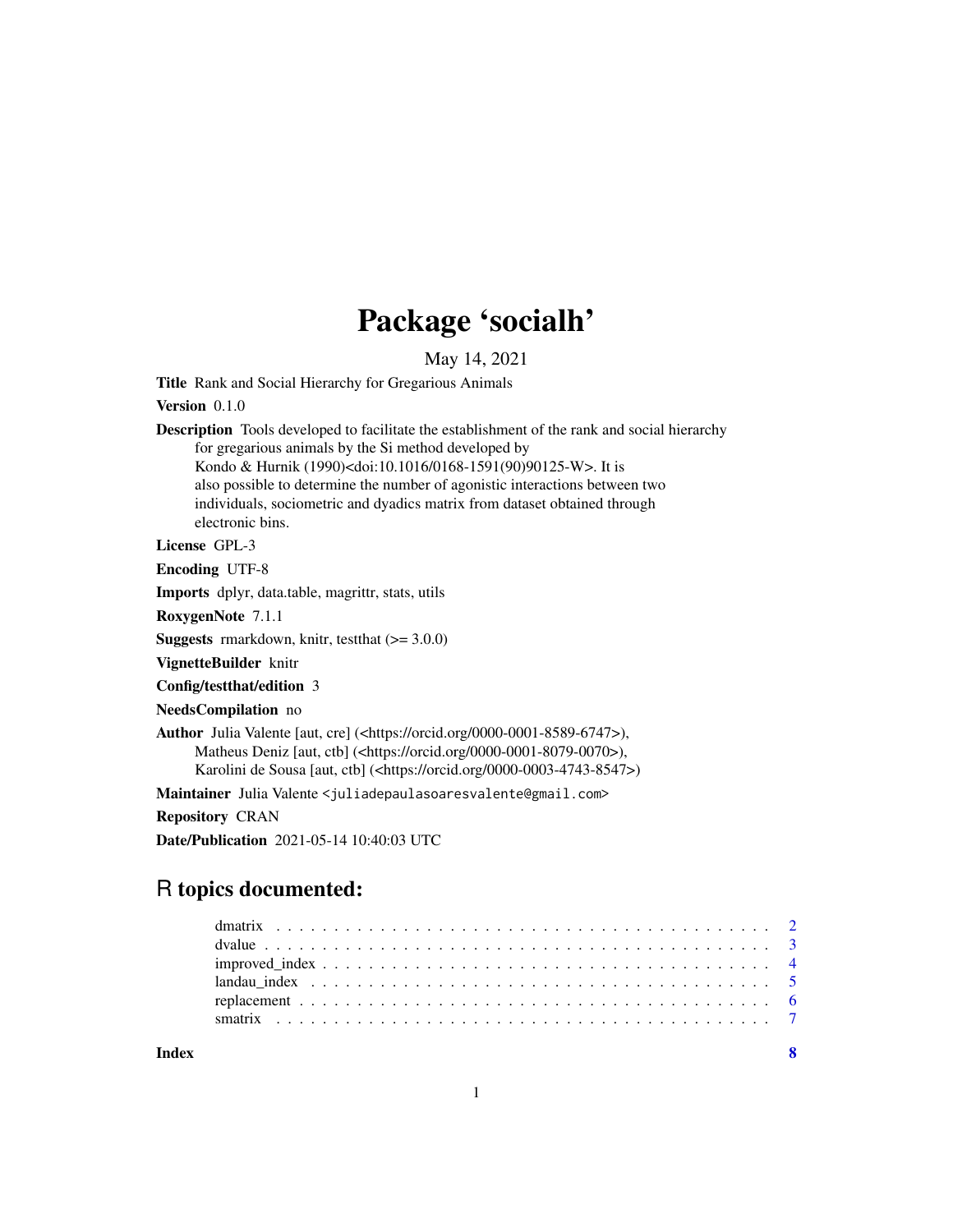<span id="page-1-0"></span>

#### Description

Function to obtain the Sij dyadic dominance relationship from an sociomatrix.

#### Usage

```
dmatrix(smatrix)
```
#### Arguments

smatrix sociomatrix

#### Details

The dyadic relationship is obtained by the following expression: Sij =  $(X_ii - X_ii) / (|X_ii - X_ii|)$ , where Sij is the social status of the ith animal relative to the jth animal; Xij is the number of times the animal i won the animal j; Xji is the number of times the animal j won the animal i.

#### Value

Dyadic matrix

### Author(s)

Julia P. S. Valente, Matheus Deniz, Karolini T. de Sousa.

#### References

Kondo, S., & Hurnik, J. F. (1990). Stabilization of social hierarchy in dairy cows. Applied Animal Behaviour Science, 27(4), 287-297.

#### Examples

```
x \leq - matrix(c(0,0,1,0,0,1,0,0,2,0,0,0,0,1,0,0,0,1,0,0,2,
             0,0,0,0,1,1,0,0,0,0,0,1,0,0,1,0,0,1,0,0,0,
             1,0,0,0,0,1,0,0,0,0,0,0,0,0,0,0,0,0,0,0,0,0),
             nrow=8,byrow=TRUE,)
colnames(x) <- c(1,2,3,4,5,6,8,9)
rownames(x) <- c(1, 2, 3, 4, 5, 6, 8, 9)dyadic <- dmatrix(x)
print(dyadic)
```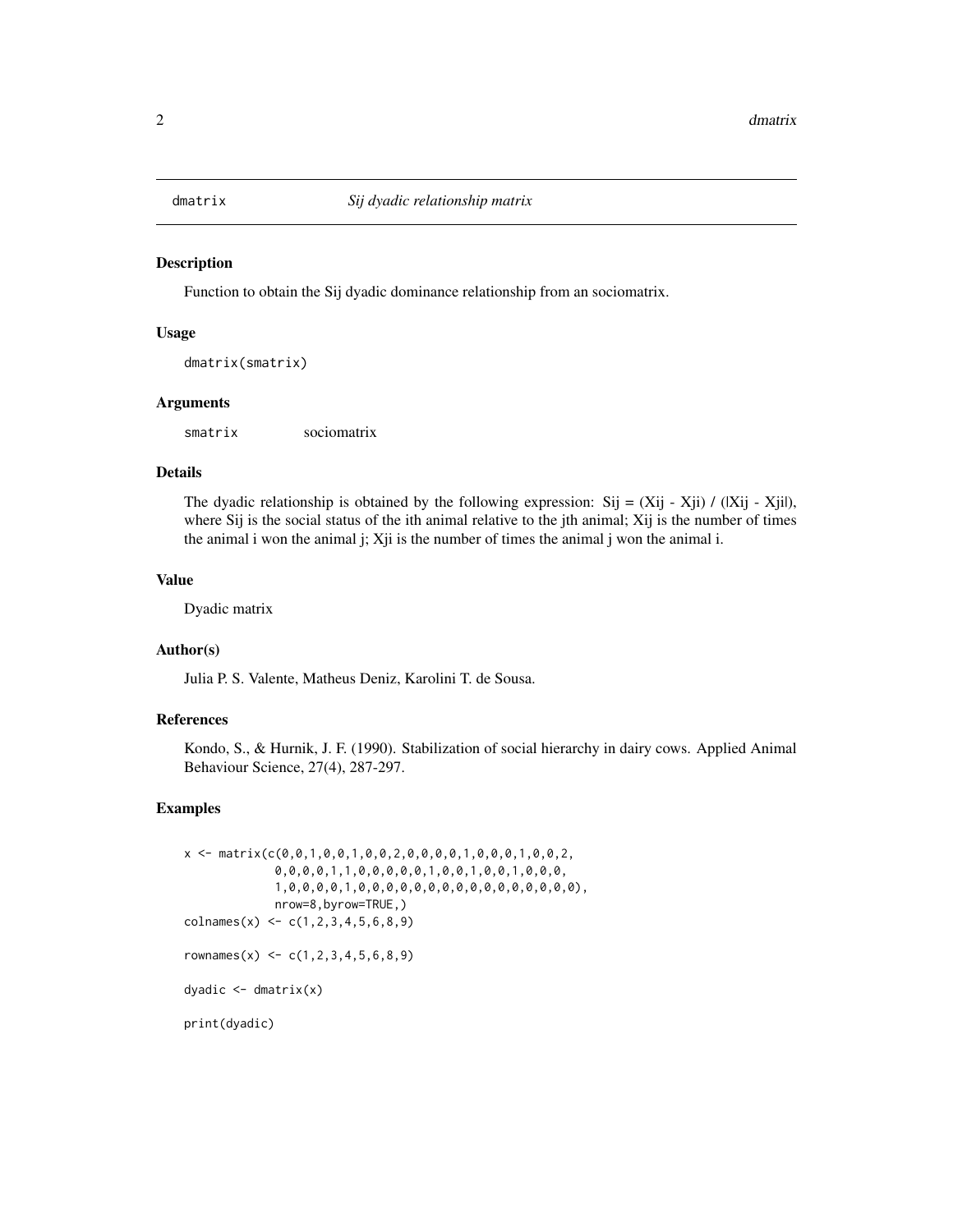<span id="page-2-0"></span>

#### Description

Function to obtain the dominance value, social rank and hierarchy from Sij dyadic relationship matrix.

#### Usage

dvalue(dmatrix)

#### Arguments

dmatrix Sij dyadic relationship matrix

#### Details

The social categories (rank and hierarchy) are define according to dominance value and is obtained by the following expression:  $SH = (IDistance between highest(+ X) and lowest(- Y) dominance$ value $(+ 1)$  /(2 or 3), where "SH" is the rank or hierarchy. The rank (high and lower) and social category (dominant, intermediate and subordinate)are determined assigned according to dominance value. The choice for divide the group by rank or social category depends of the study objective. Both rank and social category are estimated by the distance between the highest  $(+ X)$  and the lowest (- Y) dominance value, plus 1 (corresponds to the dominance value zero), which determines the number of points in the range.

#### Value

rank and social dominance

#### Author(s)

Julia P. S. Valente, Matheus Deniz, Karolini T. de Sousa.

#### References

Coimbra, P. A. D., Machado Filho, L. C. P., & Hötzel, M. J. (2012). Effects of social dominance, water trough location and shade availability on drinking behaviour of cows on pasture. Applied Animal Behaviour Science, 139(3-4), 175-182.

#### Examples

```
x \leq - matrix(c(0,-1,1,0,-1,1,0,0,1,0,-1,-1,0,1,0,0,
             -1,1,0,-1,1,-1,0,0,0,1,1,0,-1,0,0,0,1,0,-1,1,0,0,1,0,-1,-1,1,0,0,0,0,1,
             0,0,0,0,-1,0,0,0,0,0,0,0,0,-1,0,0),
             nrow=8,byrow=TRUE,)
```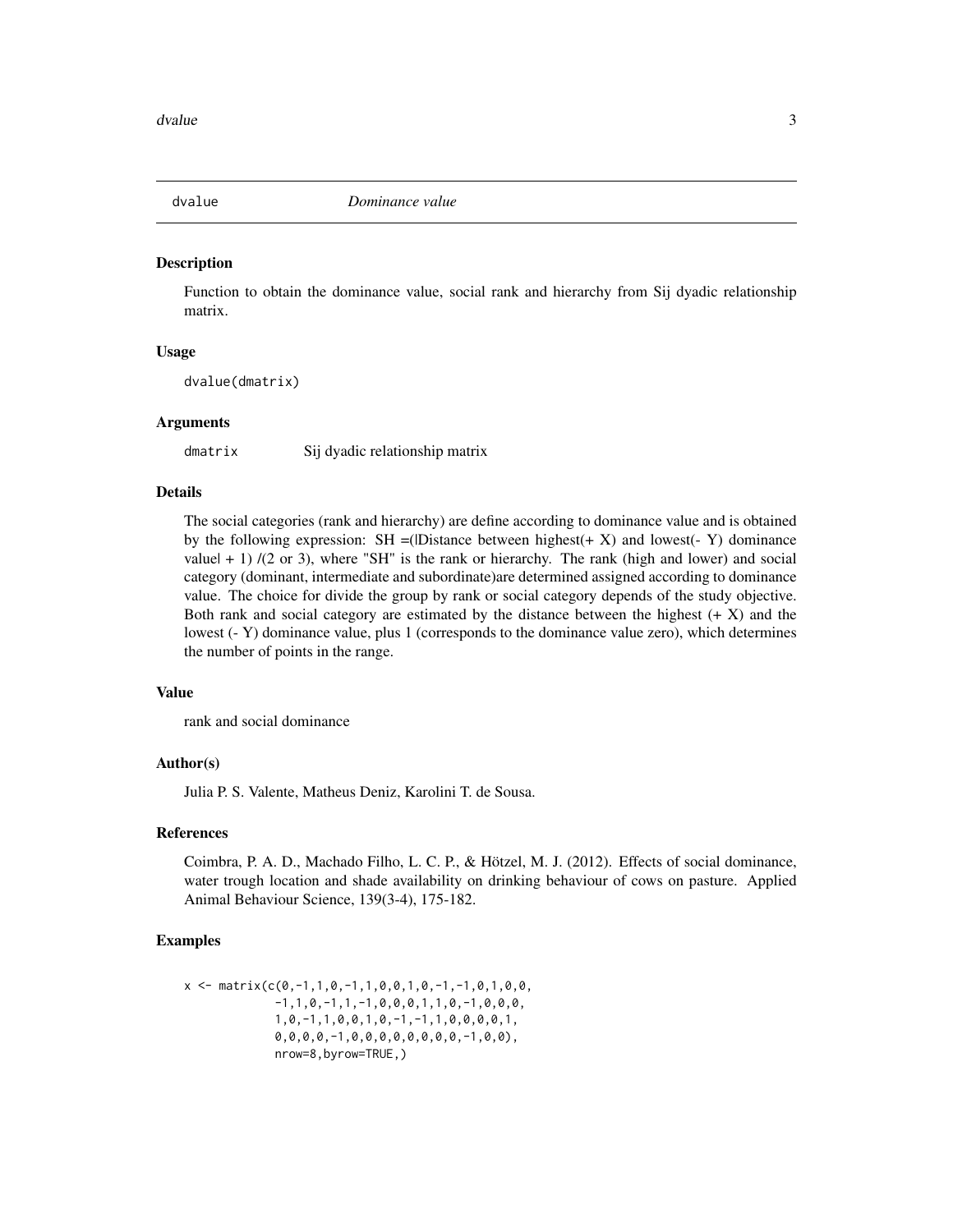```
\text{colnames}(x) \leftarrow c(1,2,3,4,5,6,8,9)rownames(x) <- c(1, 2, 3, 4, 5, 6, 8, 9)dominance <- dvalue(x)
print(dominance)
```
improved\_index *Improved linearity index*

#### Description

Function to obtain the linearity index improved by de Vries (1995).

#### Usage

improved\_index(dmatrix, smatrix)

#### Arguments

| dmatrix | dyatic matrix |
|---------|---------------|
| smatrix | sociomatrix   |

#### Details

The function improved\_index is obtained by the following expression:  $h' = h(6/(n^2-n)*u)$ , where "h'" is the linearity index, "n" is the total of animals, "u" is the unknown or tied relationships.

#### Value

h' index

#### Author(s)

Julia P. S. Valente, Matheus Deniz, Karolini T. de Sousa.

#### References

de Vries, H. (1995). An improved test of linearity in dominance hierarchies containing unknown or tied relationships. Animal Behaviour, 50(5), 1375–1389.

#### See Also

dmatrix, smatrix

<span id="page-3-0"></span>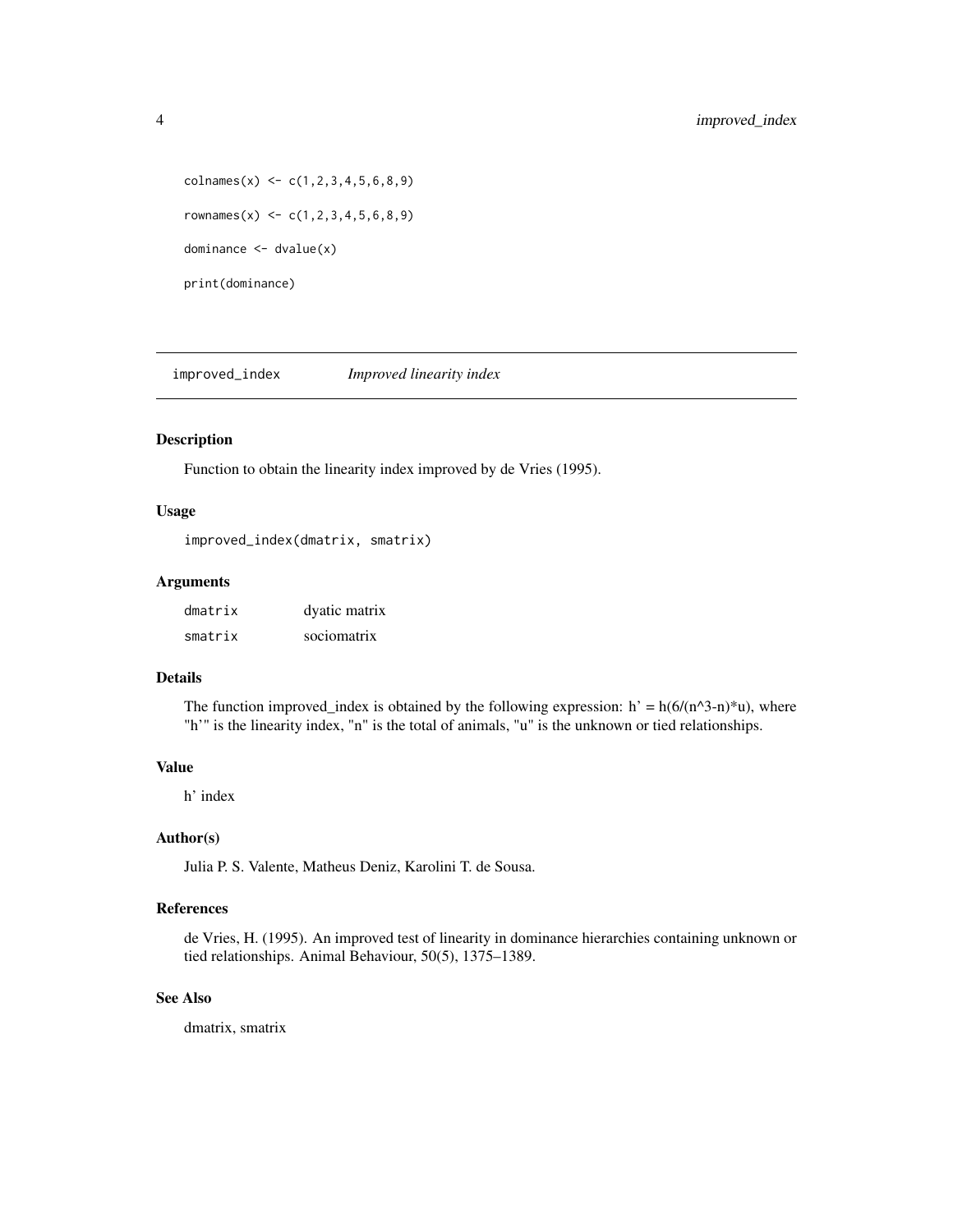<span id="page-4-0"></span>landau\_index *Landau index*

#### Description

Function to obtain the linearity index developed by Landau (1951).

#### Usage

landau\_index(dmatrix)

#### Arguments

dmatrix dyadic matrix

### Details

The function landau\_index is obtained by the following expression:  $h = (12/n^3-n)^*$  sum(Va - ((n- $1/2)$ ) $^{\wedge}$ 2, where "h" is the linearity index, "n" is the total of animals, "Va" is the total of times that animal "i" dominated other animals.

#### Value

h index

#### Author(s)

Julia P. S. Valente, Matheus Deniz, Karolini T. de Sousa.

#### References

Landau, H. G. (1951). On dominance relations and the structure of animal societies: I. Effect of inherent characteristics. Bulletin of Mathematical Biophysics, 13, 1-19.

#### See Also

dmatrix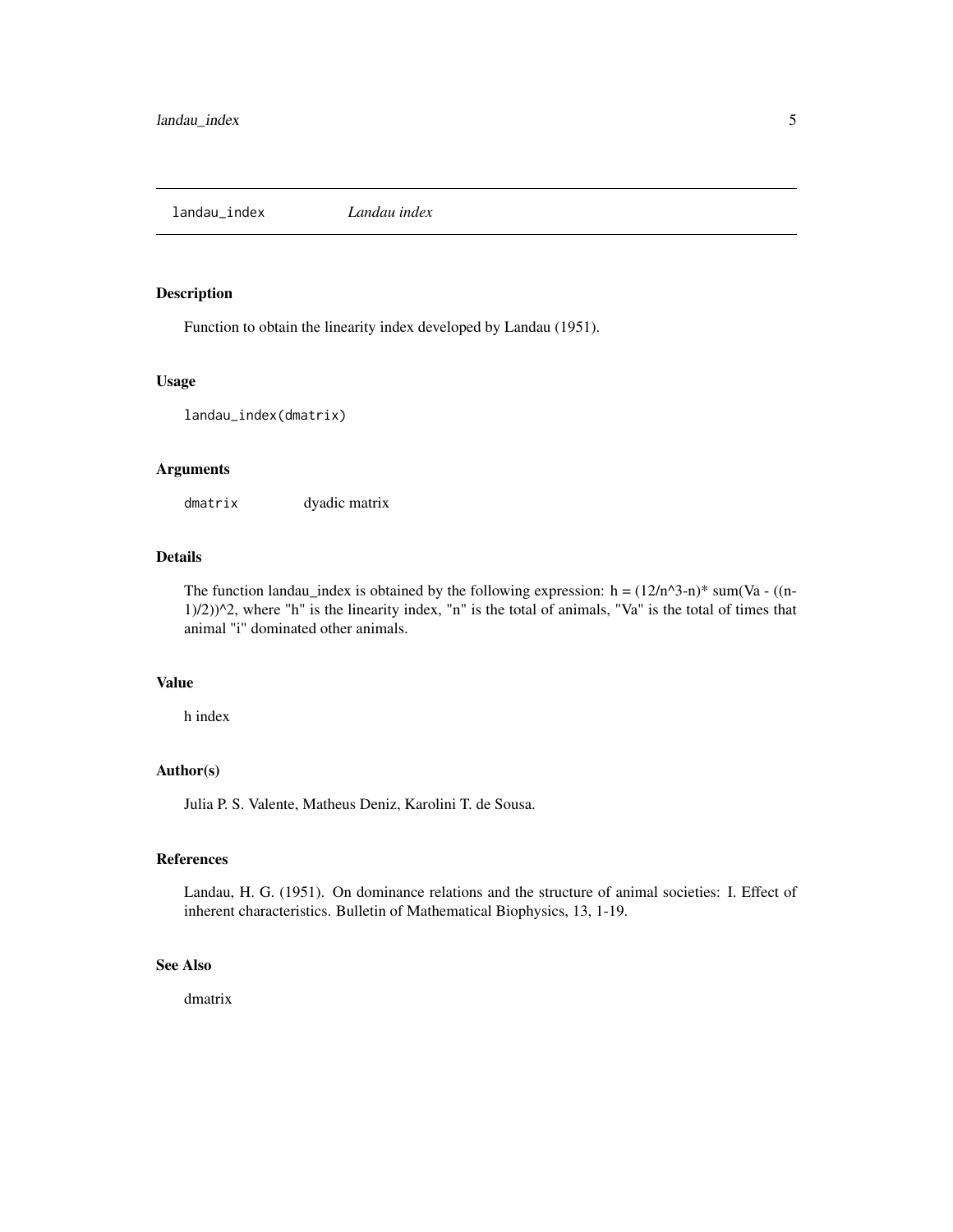<span id="page-5-0"></span>

#### **Description**

Function to identify replacements between actor and reactor from electronic bins data.

#### Usage

```
replacement(x, sec)
```
#### Arguments

|     | dataset with electronic bins information.                                                                     |
|-----|---------------------------------------------------------------------------------------------------------------|
| sec | interval (in seconds) between two different animals sequentially visited the same<br>bin (feeder or drinker): |

#### Details

replacement is only applied for dataset with columns named as follows: equip id (bin identification), animal\_id (animal identification), IN (date - dd/mm/yyyy - and time - hh:mm:ss - when the animal entry in the bin), OUT (date - dd/mm/yyyy - and time - hh:mm:ss - when the animal left the bin).

#### Value

Replacement between two animals

#### Author(s)

Julia P. S. Valente, Matheus Deniz, Karolini T. de Sousa.

#### Examples

- $x \le -$  data.frame(equip\_id = as.numeric("0001"), animal\_id = c(1,2,6,3,5,4,2,1,3,5,8,1,6,9,4,3,2,1,5,1))
- x\$IN <- c("01/08/2017 00:03:42","01/08/2017 00:05:26","01/08/2017 00:07:04","01/08/2017 00:08:15", "01/08/2017 00:10:35","01/08/2017 00:15:07","01/08/2017 00:18:13","01/08/2017 00:21:48", "01/08/2017 00:23:55","01/08/2017 00:30:14","01/08/2017 00:35:00","01/08/2017 00:38:11", "01/08/2017 00:39:05","01/08/2017 00:40:20","01/08/2017 00:42:08","01/08/2017 00:46:00", "01/08/2017 00:48:12","01/08/2017 00:49:40","01/08/2017 00:50:57","01/08/2017 00:52:36")

x\$OUT <-c("01/08/2017 00:05:24","01/08/2017 00:06:56","01/08/2017 00:08:12","01/08/2017 00:10:32", "01/08/2017 00:15:04","01/08/2017 00:18:10","01/08/2017 00:21:41","01/08/2017 00:23:53", "01/08/2017 00:30:10","01/08/2017 00:34:56","01/08/2017 00:37:32","01/08/2017 00:39:03", "01/08/2017 00:40:10","01/08/2017 00:41:51","01/08/2017 00:45:56","01/08/2017 00:48:10", "01/08/2017 00:49:36","01/08/2017 00:50:33","01/08/2017 00:52:32","01/08/2017 00:55:34")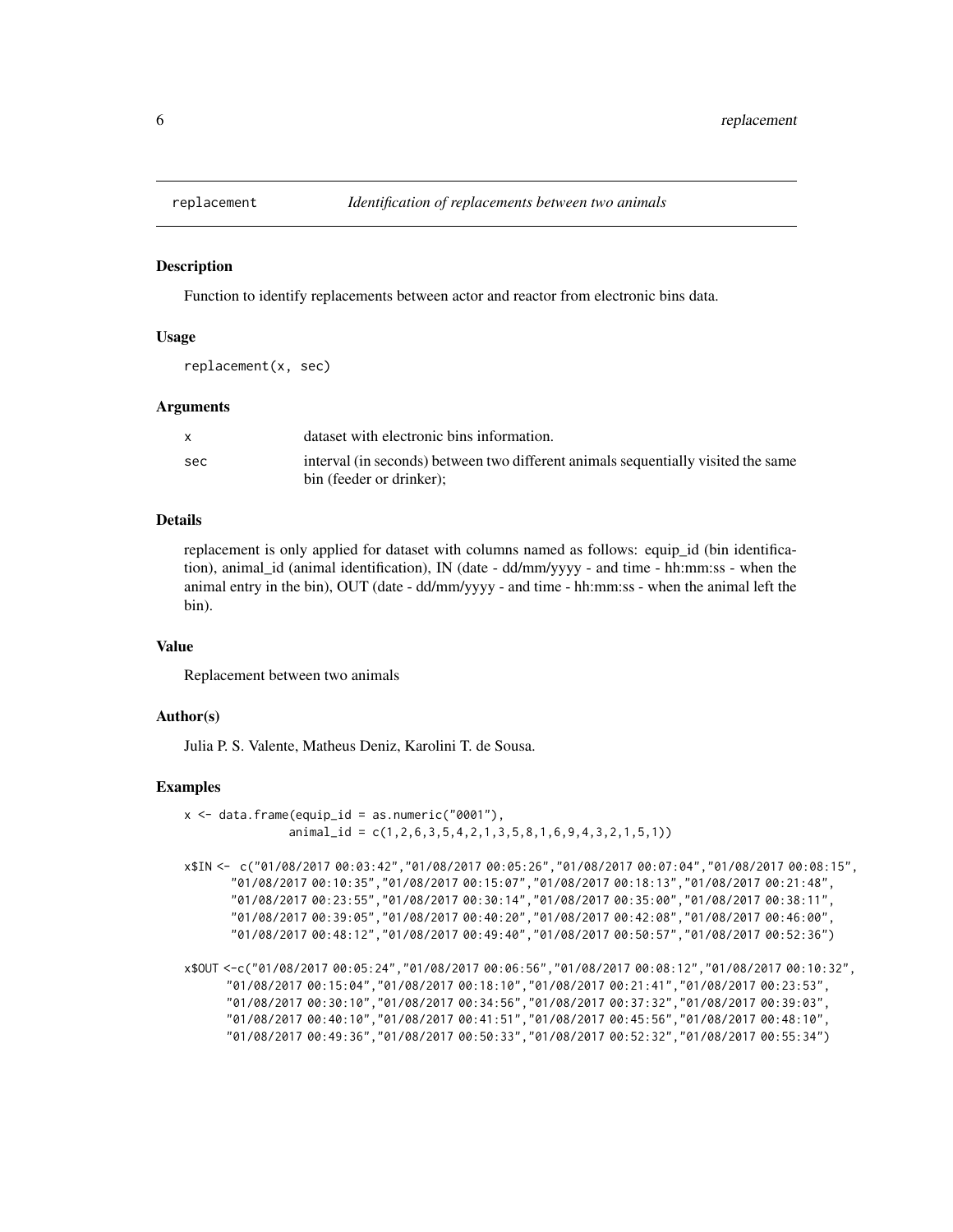#### <span id="page-6-0"></span>smatrix 7

```
replace \leq replacement(x, 14)
```

```
print(replace)
```
smatrix *Sociomatrix*

#### Description

Function to obtain the square matrix contained dyadic frequency of dominance-related behaviors (actor and reactor).

#### Usage

smatrix(x)

#### Arguments

x Replacement or agonistic interaction data table.

#### Details

The fuction smatrix is only applied for data set with columns named as follows: actor and reactor. The function form a square matrix, in which the number of "n" actors is also the number of "n" reactors.

#### Value

Sociomatrix

#### Author(s)

Julia P. S. Valente, Matheus Deniz, Karolini T. de Sousa.

#### Examples

```
x \le - data.frame(actor = c(6,3,5,4,2,1,3,5,8,6,9,3,2,1,1),
               reactor = c(2,6,3,5,4,2,1,3,5,1,6,4,3,2,5))
```
sociomatrix <- smatrix(x)

print(sociomatrix)